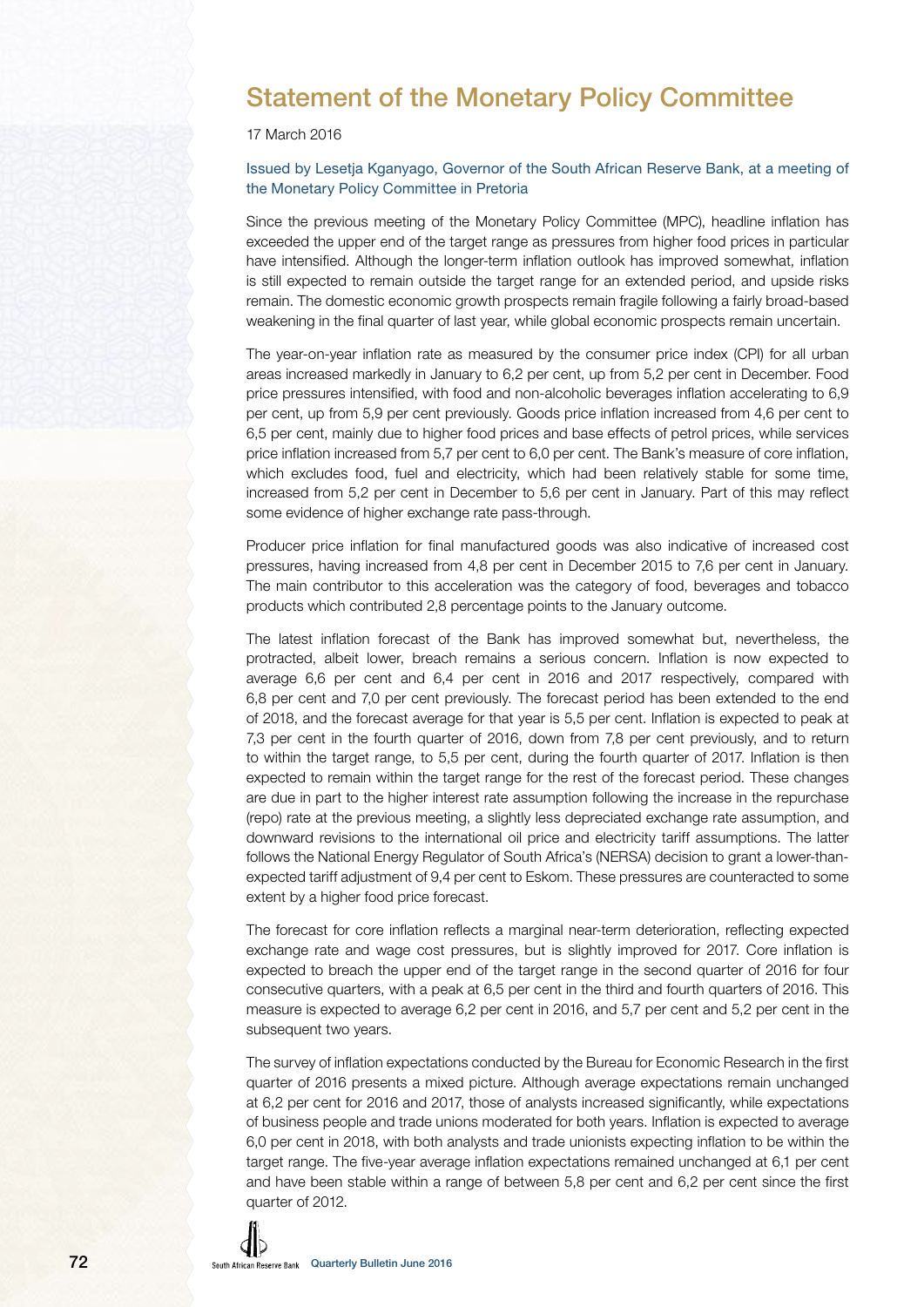The near-term expectations of economic analysts as reflected in the Reuters Econometer survey also increased following the depreciation of the rand in December. In the survey conducted in March, the median expectation for 2016 and 2017 was 6,4 per cent and 6,3 per cent respectively, but inflation is expected to return to within the target range in 2018 at a 5,6 per cent average. Bond market expectations implicit in the break-even inflation rates are more or less unchanged since the previous meeting and remain at fairly elevated levels.

The international economic outlook remains challenging following a marked decline in global growth in the fourth quarter of 2015 as well as a continued moderation in industrial production in the advanced economies. This included a slowdown in the United States (US) amid contractions in business fixed investment and exports, and a weakening in consumer spending. Some improvement is expected in the first quarter, although growth is expected to remain below potential in the coming months. Subdued growth is expected in the Japanese economy following a contraction in the fourth quarter, with only a slightly more favourable outlook for the euro area and the United Kingdom.

The outlook for many emerging-market economies remains weak, with continuing recessions in Brazil and Russia. The slowdown in China appears to be broad-based, with a declining Purchasing Managers' Index (PMI), moderating consumer demand, and lower imports and exports. The uncertain prospects for China remain a source of intense speculation and uncertainty for the rest of the global economy.

There are few signs of global inflation pressures, with inflation below target in most advanced economies, particularly in Japan and the euro area. These trends, combined with slowing growth, have prompted looser monetary policies in a number of advanced economies, and accommodative policies are likely to persist. Contrary to this trend, the US Federal Reserve is expected to continue on its normalisation path, but at a gradual pace. By contrast, exchangerate-induced inflationary pressures persist in a number of emerging economies, particularly in Latin America, where more sustained tightening can be expected.

The rand exchange rate has recovered somewhat from the lows experienced in December and January, but nevertheless remains highly volatile and vulnerable to domestic and external developments. Since the previous meeting of the MPC, the rand traded in a wide range of between around R16,40 and R15,07 against the US dollar, and has appreciated by 4,5 per cent against the US dollar, by 0,9 per cent against the euro, and by 2,0 per cent on a tradeweighted basis.

A number of factors contributed to the appreciation of the rand during this period. These included the reaction to further monetary policy easing in the advanced economies, and the moderation of the US normalisation path; policy stimulus measures in China which overshadowed disappointing Chinese economic data; and the reaction to domestic monetary tightening. Offsetting factors included the weak domestic growth outcome and higher inflation outlook; the increased risk of a sovereign ratings downgrade; and domestic political developments which have had a significant impact on the rand in the past few days in particular.

The exchange rate was also negatively impacted by the wider-than-expected current-account deficit and its slow pace of adjustment to a depreciated exchange rate. The adjustment is expected to remain slow, particularly in the context of declining global trade. While the current account was adequately financed in the fourth quarter of 2015, the lack of portfolio capital flows remains a concern, despite expectations of some improvement of flows to emerging markets in 2016. According to JSE Limited (JSE) data, since the beginning of the year, non-residents have been net purchasers of bonds to the value of around R6 billion, but net sellers of South African equities to the value of around R20 billion.

The domestic economic growth outlook has deteriorated further. Annual economic growth of 1,3 per cent in 2015 was in line with the Bank's expectations, but the forecasts for 2016 and 2017 have been revised down from 0,9 per cent and 1,6 per cent to 0,8 per cent and 1,4 per cent respectively. Growth of 1,8 per cent is forecast for 2018. The potential output growth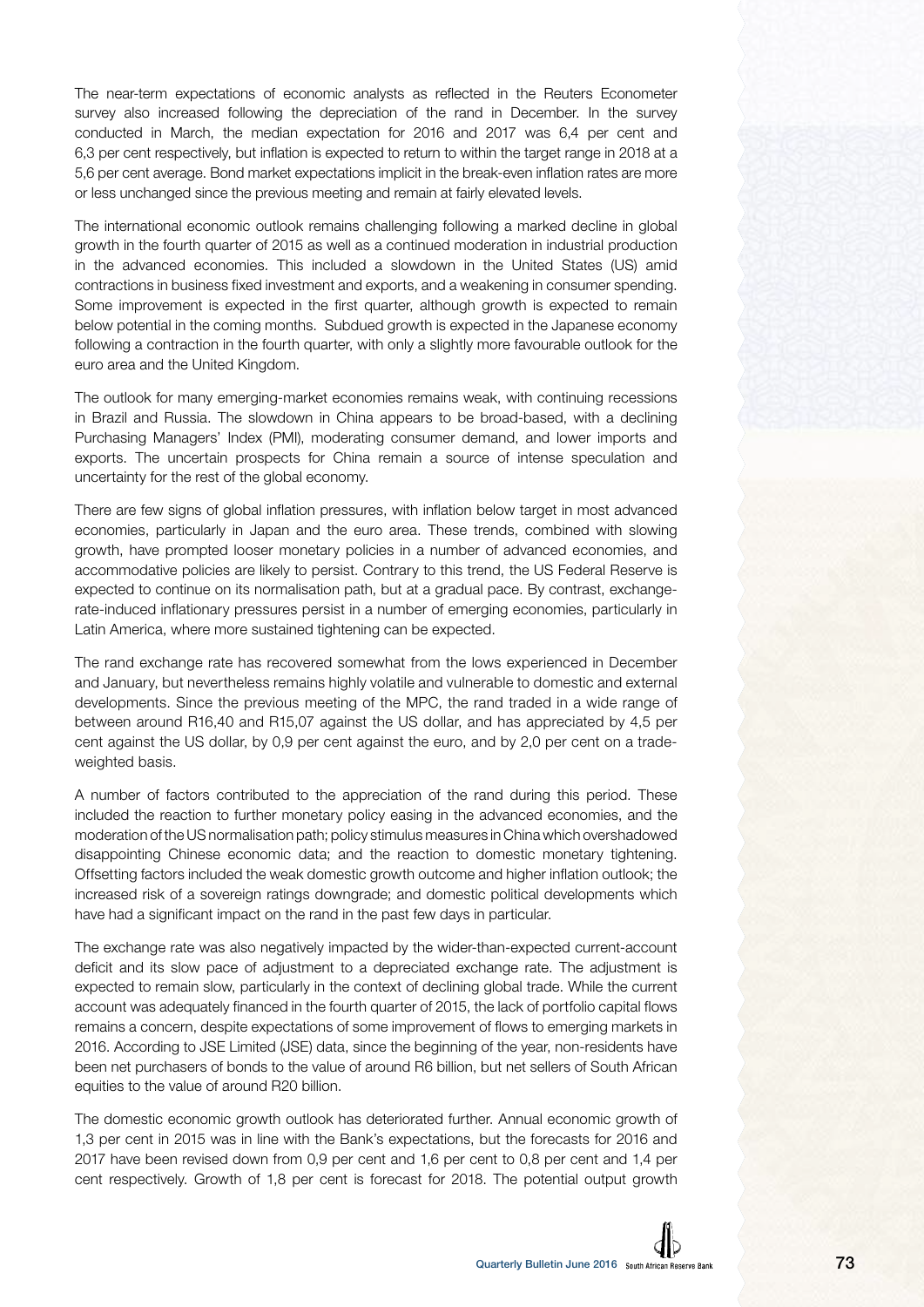estimate remains unchanged at 1,5 per cent, rising to 1,8 per cent by 2018. The weak growth trend remains consistent with the Bank's leading business cycle indicator which declined further in December. Although the Rand Merchant Bank/Bureau for Economic Research (RMB/BER) business confidence index was unchanged in the first quarter, it remained at its five-year low and masked a collapse in the manufacturing confidence index.

The gross domestic product (GDP) slowdown was fairly broad-based, with contractions in the agriculture, manufacturing, and transport and communications sectors. The outlook for the first quarter for mining and manufacturing is constrained, following sharply negative growth rates in both sectors in January, particularly in mining. Although the Barclays PMI increased marginally in February, it remained below the neutral 50-point level for the seventh consecutive month, and capacity utilisation in the sector also remains relatively low. The continuing drought also points to an unfavourable outlook for the agricultural sector.

While growth in expenditure on gross fixed capital formation improved in the final quarter of 2015, it remains low at an annual growth rate of 1,4 per cent. Although capital expenditure by the private sector turned positive in the fourth quarter, it was concentrated in the renewable energy sector, while in most other sectors real capital investment contracted. These growth and investment trends create an unfavourable climate for making inroads into the unemployment rate which increased marginally to 24,5 per cent in the fourth quarter of 2015 from 24,3 per cent a year earlier.

Growth in consumption expenditure by households increased in the final quarter of 2015, but at 1,6 per cent was still at relatively low levels. While retail sales growth on a year-on-year basis was fairly resilient, the consecutive month-to-month contractions in real retail trade sales growth in December and January could signal further pressures on consumption expenditure, consistent with the low levels of consumer confidence. Total new vehicle sales continue to decline although, more positively, there was strong vehicle export growth in February.

A number of factors are expected to constrain consumption expenditure despite the persistence of wage and salary increases in excess of inflation. These factors include rising inflation and higher interest rates, high levels of household debt, and negative wealth effects from low or negative asset price growth. Furthermore, credit extension to households by the banking sector remains subdued, in contrast to the more vibrant growth in credit extension to the corporate sector, particularly with respect to mortgage advances on commercial properties and renewable energy investments.

The recent budget tabled in parliament provides for a fiscal consolidation path which sees the consolidated government budget deficit declining from an estimated 3,2 per cent of GDP in 2016/17 to 2,4 per cent in 2018/19. This is expected to be achieved through a combination of a lower expenditure ceiling and increased tax revenues. This path, if realised, can be expected to moderate inflation somewhat while improving South Africa's credit metrics and confidence in general.

Food price pressures, driven by the drought and the depreciated exchange rate, have intensified by more than previously forecast and remain a significant upside risk to inflation. Manufactured food price inflation measured 7,8 per cent in the producer price index (PPI), while agricultural prices increased by 25,9 per cent, with cereals and other crops increasing by 79,2 per cent. These increases are expected to impact with a lag on consumer prices. Annual CPI food price inflation is now expected to peak at 11,6 per cent in the final quarter of 2016, compared with 11,3 per cent previously.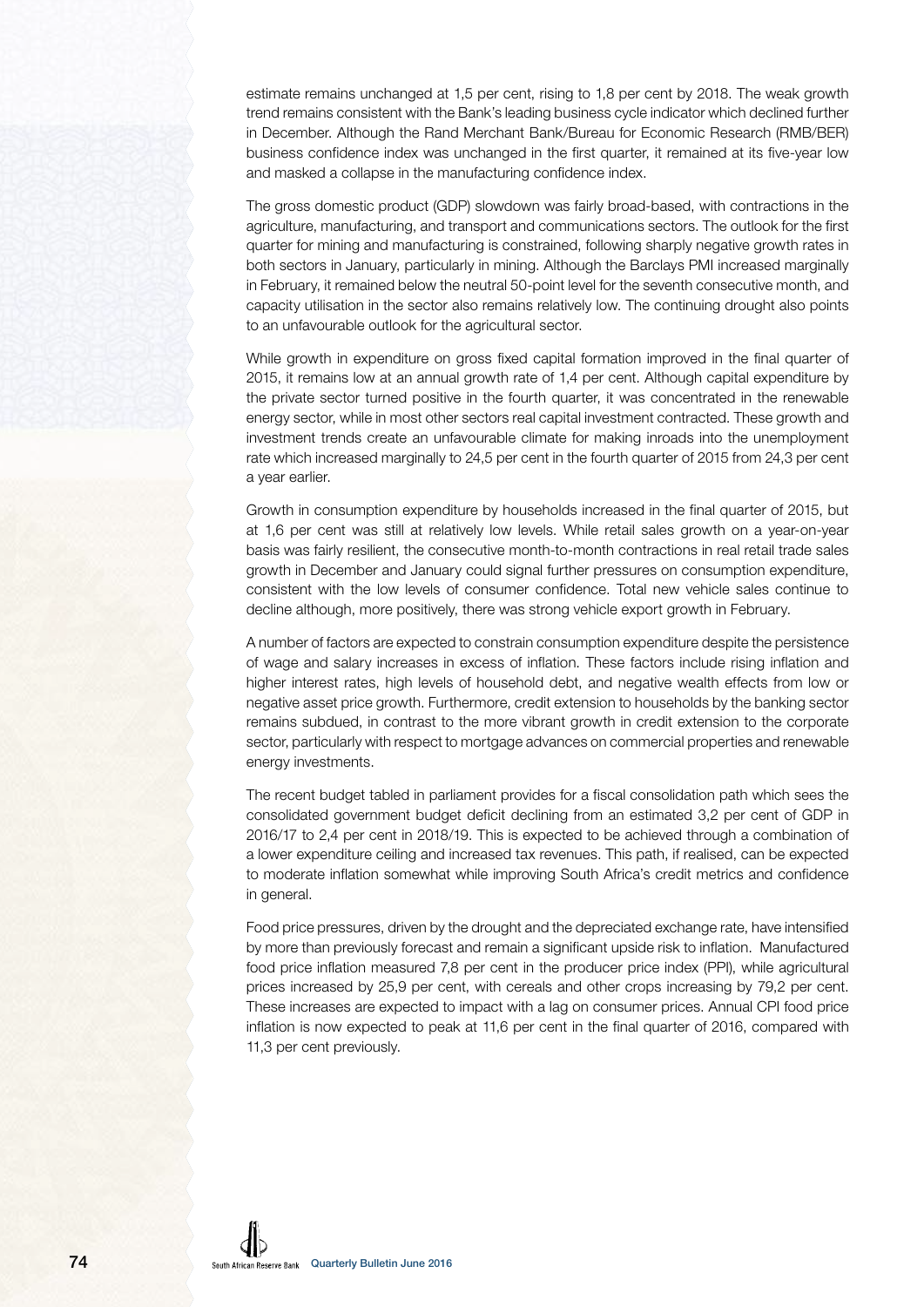International oil prices have recovered somewhat from their lows of below US\$30 per barrel seen in January as the global oversupply appears to have subsided in the wake of production cutbacks in a number of countries. Although the Bank has reduced its oil price assumption for the forecast period, it still assumes an upward trajectory as in the previous forecast. However, there is some upside risk to this forecast, should some agreement on an output freeze be reached by some of the larger producers. The domestic petrol price was reduced by about 69 cents per litre earlier this month, to its lowest level since March 2015. However, the current under-recovery, driven mainly by higher international product prices, suggests that this decline could be substantially reversed in April. This increase will be in addition to the 30 cent per litre increase in the fuel levy announced in the budget.

Although the inflation forecast has improved moderately since the previous meeting of the MPC, the Committee remains concerned about the protracted nature of the breach of the target. Furthermore, the Committee assesses the risks to the forecast to be on the upside. The main risk factors relate to the exchange rate and food prices. The exchange rate of the rand continues to be highly volatile and vulnerable to changes in both domestic and external developments. While the pass-through from the exchange rate to inflation is still relatively low, there are signs that this may be increasing.

Food prices have been accelerating faster than previously expected due to the weaker exchange rate and the intensification of the drought, resulting in an upward revision to the food price forecast. The Committee views the risks to this forecast to be on the upside, particularly for 2017 when fairly strong favourable base effects are expected. A more protracted drought, combined with a weaker exchange rate and restocking of herds, may keep food price inflation elevated for a longer period than currently forecast. The Committee also assesses the risks to the international oil price assumption to be on the upside.

The MPC is cognisant of the fact that demand pressures on inflation remain subdued, and indications are that household consumption expenditure is likely to remain constrained. Nevertheless, the recent increase in core inflation and its expected upward trend is indicative of broader inflationary pressures and possible second-round effects from supply-side shocks. While the evolution of inflation expectations is critical in this regard, at this stage there is no clear evidence of a deterioration in longer-term inflation expectations, but they remain at an elevated level.

The Committee remains concerned about the weak growth outlook amid negative business and consumer confidence. The growth challenges facing the economy are compounded by the deteriorating outlook for global growth. The Committee assesses the risk to the growth outlook to be on the downside.

Given the upside risks to the inflation forecast and the protracted period of the expected breach, the MPC decided that further tightening was required to complement the previous moves. Accordingly, the MPC decided to increase the repurchase rate by 25 basis points to 7,00 per cent per annum, effective from 18 March 2016. Three members favoured a 25 basis point increase while three members preferred no change. Ultimately, the Committee decided on an increase.

The Committee faced the continuing dilemma of a deteriorating inflation environment and a worsening growth outlook. The MPC remains sensitive to the possible negative effects of policy tightening on cyclical growth, but will remain focused on its mandate of maintaining price stability.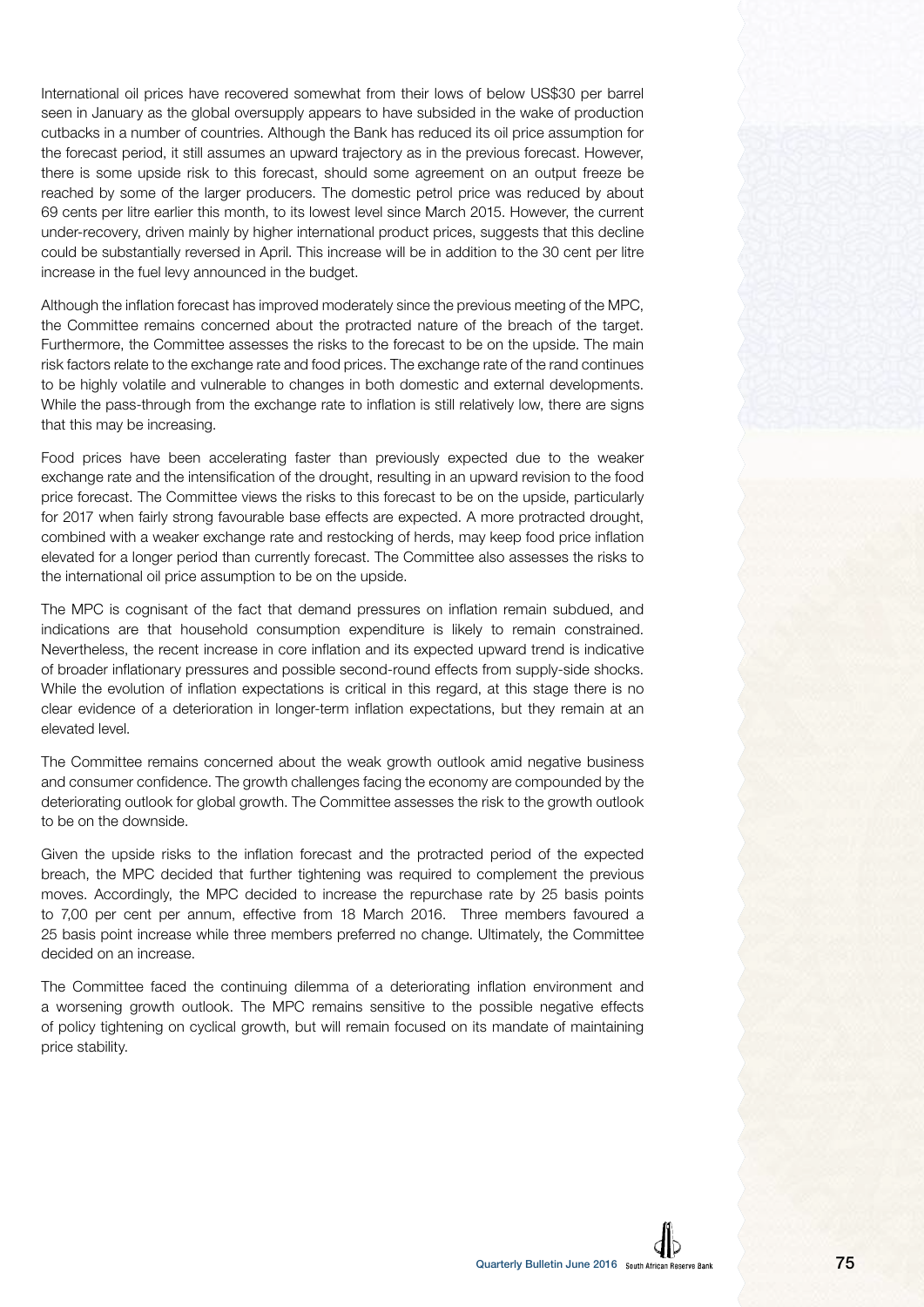## Summary of assumptions: Monetary Policy Committee meeting on 17 March 2016\*

#### 1. Foreign-sector assumptions

|    | Percentage changes (unless otherwise indicated)                   |          | Actual   |            |                    | Forecast  |       |
|----|-------------------------------------------------------------------|----------|----------|------------|--------------------|-----------|-------|
|    |                                                                   | 2013     | 2014     | 2015       | 2016               | 2017      | 2018  |
| 1. | Real GDP growth in South Africa's major trading-partner countries | 3,0%     | 3,1%     | 2,8%       | 2,8%               | 3,2%      | 3,5%  |
|    |                                                                   |          |          | (2,8%)     | (2,9%              | (3,3%)    |       |
| 2. | International commodity prices in US\$ (excluding oil)            | $-6,4%$  | $-9,8%$  | $-19,3%$   | $-13,2%$           | 2,0%      | 3,0%  |
|    |                                                                   |          |          | $(-19,3%)$ | $(-15,0\%)$        | $(1,0\%)$ |       |
| З. |                                                                   | 108,8    | 99,2     | 52,5       | 37,0               | 45,0      | 50,5  |
|    |                                                                   |          |          | (52,5)     | (41,0)             | (50, 0)   |       |
| 4. |                                                                   | $-1,6%$  | $-3,8\%$ | $-18,7%$   | $-3,0\%$           | 2,0%      | 3,0%  |
|    |                                                                   |          |          | $(-18,5%)$ | $(-2,8%)$          | (2,7%)    |       |
| 5. |                                                                   | 0.3%     | $-0.1\%$ | $-3.5%$    | $-1,5%$            | 0,8%      | 1,0%  |
|    |                                                                   |          |          | $(-3,4%)$  | $(-1,0\%)$         | $(1,0\%)$ |       |
| 6. | Real effective exchange rate of the rand (index 2010 = 100)       | 81.91    | 79,17    | 80,08      | 71,27              | 71,27     | 71,27 |
|    |                                                                   |          |          | (80,06)    | (70, 45)           | (70, 45)  |       |
| 7. |                                                                   | $-10.1%$ | $-3,3%$  | 1,1%       | $(-11,0\%)$        | $0.0\%$   | 0.0%  |
|    |                                                                   |          |          |            | $(1,1\%)$ (-12,0%) | $(0,0\%)$ |       |

#### 2. Domestic-sector assumptions

|    | Percentage changes (unless otherwise indicated) |       | Actual |            |             | Forecast    |       |
|----|-------------------------------------------------|-------|--------|------------|-------------|-------------|-------|
|    |                                                 | 2013  | 2014   | 2015       | 2016        | 2017        | 2018  |
|    |                                                 | 3,3%  | 1,9%   | 0,3%       | 1,5%        | 1,0%        | 1,0%  |
|    |                                                 |       |        | (0,3% )    | (1,5%)      | (1,5%)      |       |
| 2. |                                                 | 8,7%  | 6,7%   | 1,7%       | 5,3%        | 8,4%        | 8,7%  |
|    |                                                 |       |        | (1,7%)     | $(8.0\%)$   | $(9,9\%)$   |       |
|    |                                                 | 11,8% | 7,2%   | $-10,7%$   | $0.0\%$     | 10,2%       | 9,4%  |
|    |                                                 |       |        | $(-10,7%)$ | (7.9%       | $(12, 4\%)$ |       |
|    |                                                 | 8,7%  | 7,2%   | 9,4%       | 10,1%       | 9,5%        | 10,0% |
|    |                                                 |       |        | (9,4%      | $(12, 2\%)$ | $(13,0\%)$  |       |
| 3. |                                                 | 2.1%  | 1.8%   | 1.6%       | 1.5%        | 1,6%        | 1,8%  |
|    |                                                 |       |        | (1,6%)     | (1,5%)      | (1,6%)      |       |
| 4. |                                                 | 5,00  | 5,57   | 5,89       | 6,71        | 6,75        | 6,75  |
|    |                                                 |       |        | (5,89)     | (6,25)      | (6, 25)     |       |

The figures in brackets represent the previous assumptions of the Monetary Policy Committee.

\* For an explanation of foreign-sector assumptions and domestic-sector assumptions, see pages 84 and 85.